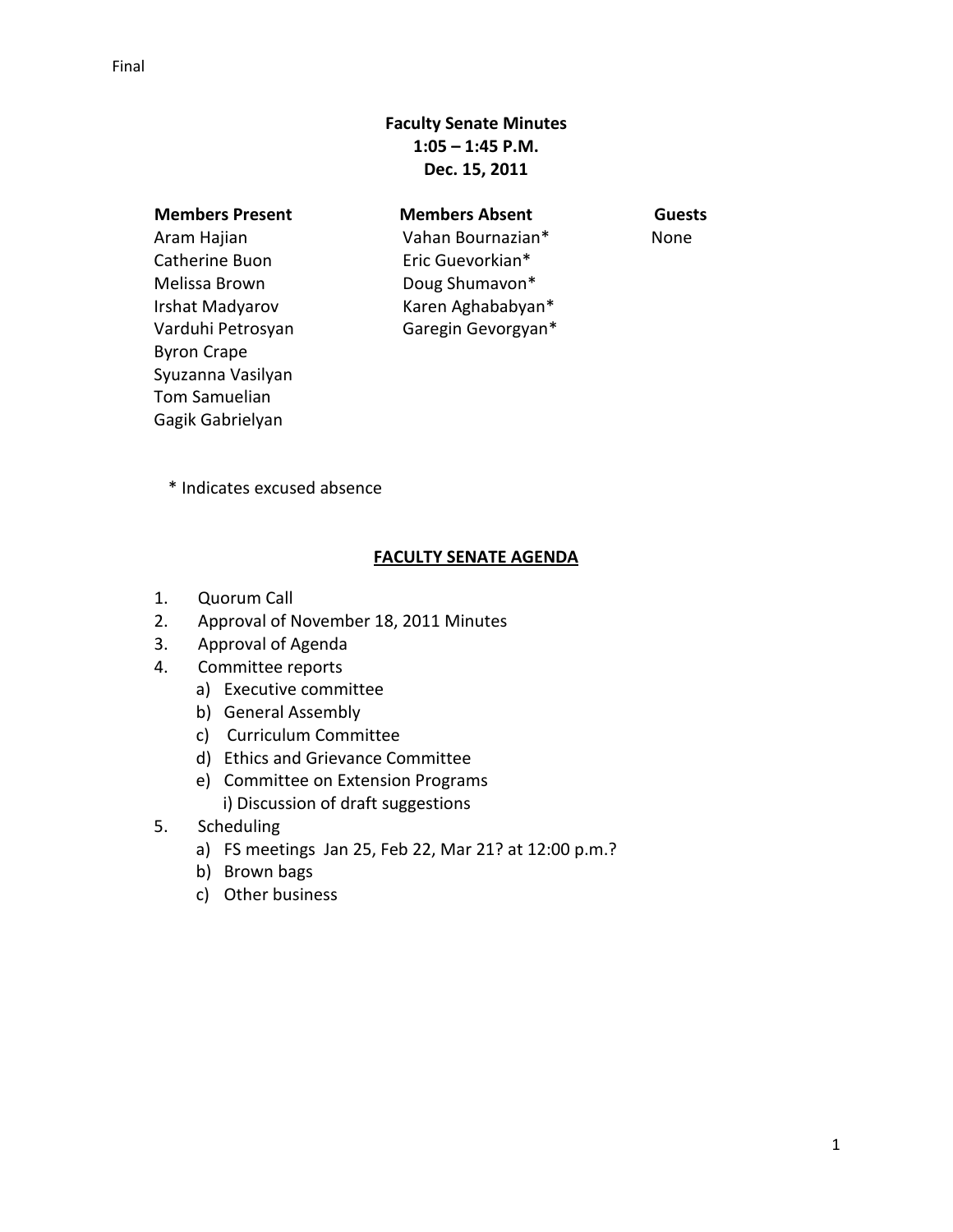#### **MINUTES**

#### • **Quorum Call** Quorum present

### • **Approval of the minutes of November 18, 2011**

Tom Samuelian moved that the Minutes be approved, and Catherine Buon seconded the motion. The minutes were approved by consensus.

# • **Approval of the agenda**

Aram Hajian moved that the agenda be approved and Byron Crape seconded the motion. The agenda was approved by consensus.

### • **Committee Reports**

# o FS Executive Committee

General Assembly was held on Dec. 2, 2011 (see the notes from the General Assembly in Appendix A). There was a suggestion to disseminate information from the General Assembly to the rest of the AUA community.

### o Curriculum Committee (CC)

CC has proposed an addition to the AUA student handbook that defines grading and graduation policies in the Student Handbook to which the Student Catalog will refer (Appendix B).

Aram Hajian moved that the proposed changes be approved and Byron Crape seconded the motion. The proposal was approved by consensus.

# o **Ethics and Grievance Committee** Nothing to report.

# o Committee on the Extension Program (CEP)

CEP put together suggestions for the Extension Program (EP) in light of the on-going search for the Director for the Extension Program. The FS Executive Committee has met and discussed the suggestions and proposed that the suggestions be made more concise or practical for the current stage of the search.

There was strong agreement among FS members that EP should complement the AUA academic programs and not compete with them. EP may need to create a menu of services for AUA academic programs to promote collaboration between EP and the rest of AUA. The Faculty Senate By-laws may need to be revised to address the current CEP mandate.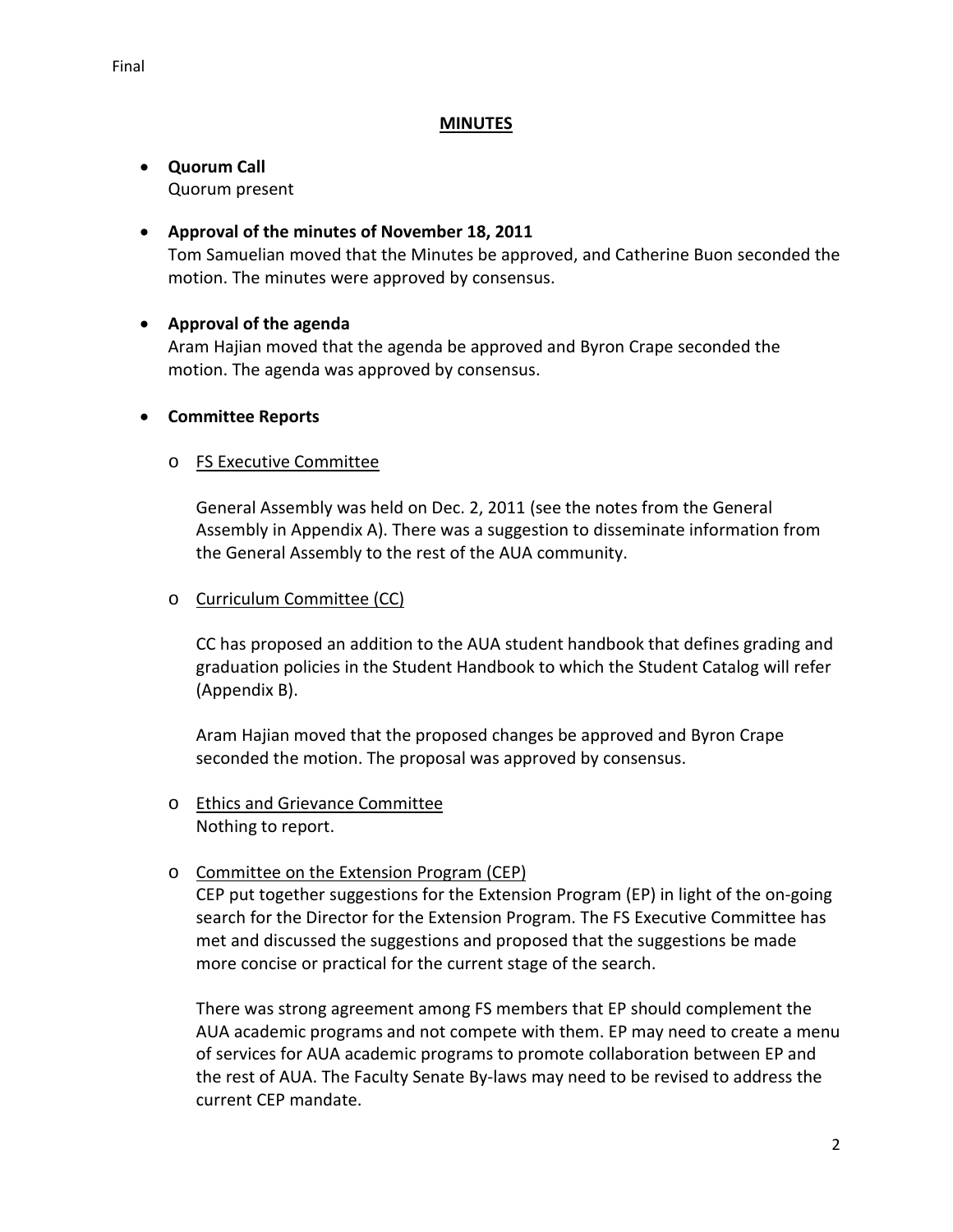#### Final

EP should be invited to FS meetings to connect better with them as partners and collaborators.

The proposed suggestions from CEP have been revised to reflect the recommendations from FS (Appendix C).

**Action item: CEP to revise the list of suggestions based on the recommendations from FS and any other recommendations that could be emailed to CEP. The document to be finalized by e-vote by Dec. 23, 2011.** 

• **Scheduling**

Proposed FS meetings: Jan. 25, Feb. 22, Mar. 21 starting 12:15 pm.

# • **Other Business**

o Ad-hoc Committee for Student Course Evaluations

**Action item: Aram Hajian to send an email to FS members to invite those interested to join an Ad-Hoc committee meeting**

o Brown Bags

The last brown bag on technologies attracted a lot of people. It was suggested that FS continue inviting AUA staff and EP faculty to brown bags. If there is a sense that collegial in-depth discussion is affected by this mixed makeup of brown bags, this issue will be addressed again.

Catherine Buon moved that the meeting be adjourned, and Byron Crape seconded the motion. The meeting was adjourned 1:50 PM

Minutes respectfully submitted by Irshat Madyarov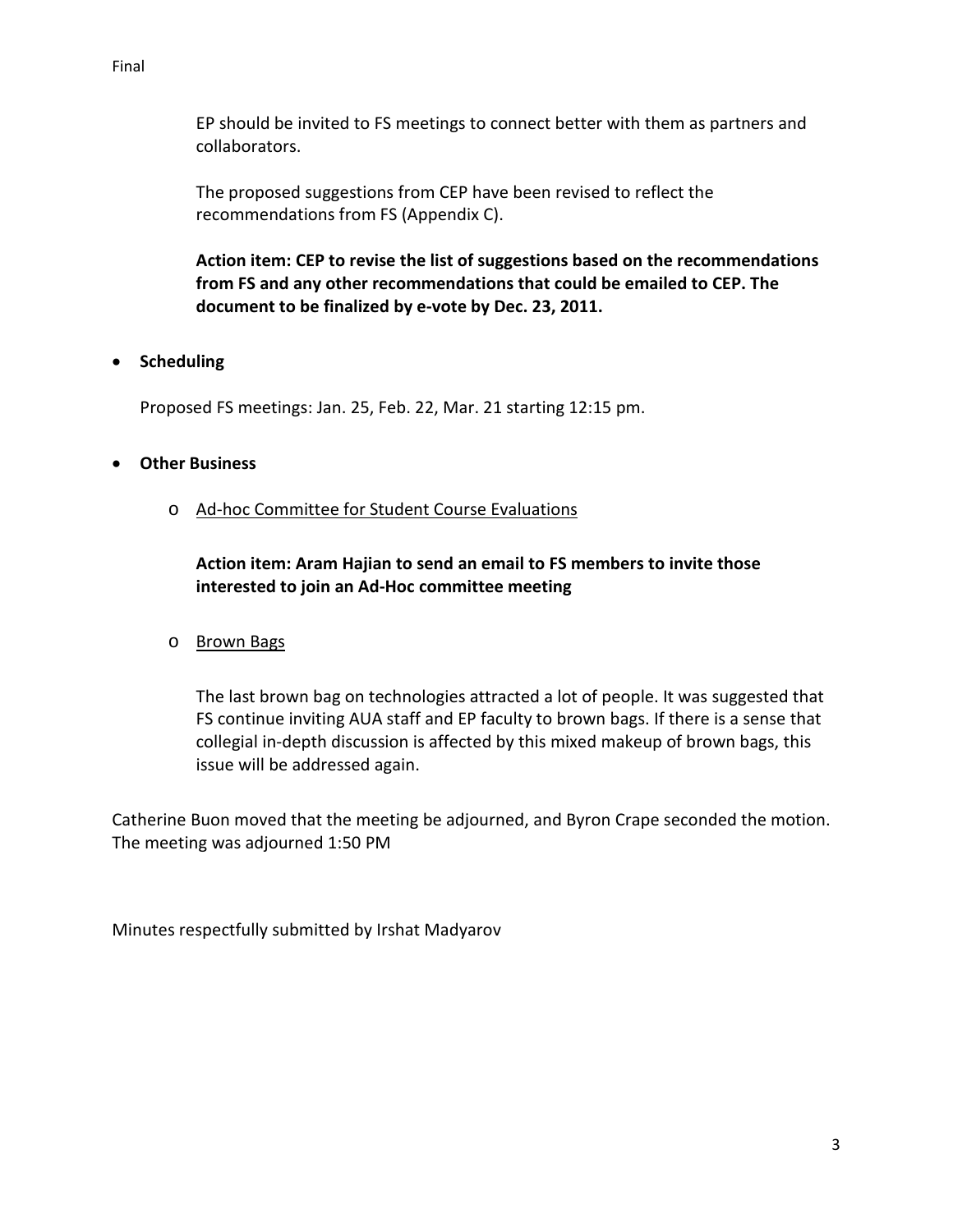# **Appendices**

# **Appendix A: Notes from the General Faculty Assembly**

Date: December 2, 2011

Present: 25 faculty and leadership members

Topics discussed:

# **Accreditation Update led by Sharistan Melkonian**

The Capacity and Preparatory review report has been submitted and is available online. Proposal for BS in Computational Sciences has been submitted. Proposal for BA in English and Communications is underway and is due in mid-December, 2011, and Proposal for BS in Economics will be due in March, 2012. Re-accreditation site visit is scheduled for February 8-10, 2012.

# **Update on Administration Matters led by President Boghosian**

Ashot Ghazarian has been selected as Vice President of Operations by the Search Committee. Gevorg Goyunyan has been promoted to Vice President of Finance. The Committee is down to two-three candidates for Vice President for University Advanced and Provost. Another search under way is for Director of the Extension Program.

The role of the Extension Program will be adjusted to add new courses and programs and to realign its curriculum and financial model.

AUA is going through restructuring by adding undergraduate programs. AUA will have Program/College Chairs. The fiscal year is being readjusted for be aligned with the academic year. By the end of 2012 academic year, the fiscal and academic years will be in synch. During this transitional stage, many contracts will be getting shorter than one-year contracts to bring them in synch with academic calendar. Multi-year contracts and salaries will be re-examined as AUA proceeds with its restructuring.

The AUA library will double its size and occupy the kitchen area on the ground floor. The kitchen will move to the second floor next to the cafeteria and will be furnished with new equipment. The library will move to the basement of PAB for some 5 months. The cafeteria will close for some three months. Instead Artbridge will open a café.

Some other discussion included: future role of AUA and its academic programs; critical thinking, English writing and presentation skills; preparing experts in economics; creating value for Armenian economy; possibility of opening an AUA gym; seeking opinion of AUA expertise (e.g., Engineering College) for more efficient energy use and remodeling projects; possibility of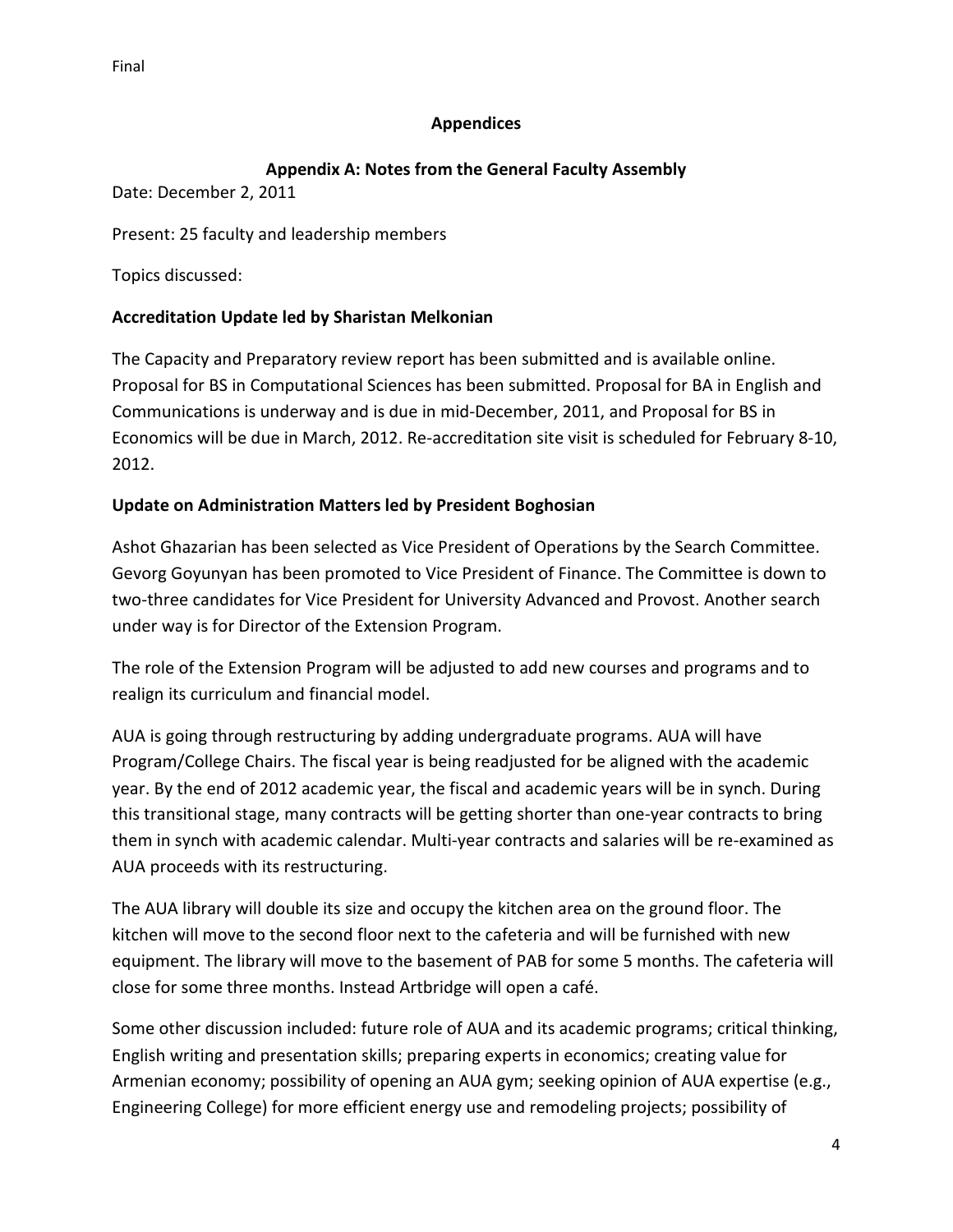Artbridge selling supplementary books for courses; possibility of opening up PAB balcony and patio areas; possibility of installing an LCD screen/sign next to Baghramyan Ave that would highlight AUA news and generate more publicity.

Assembly closed 2:30pm.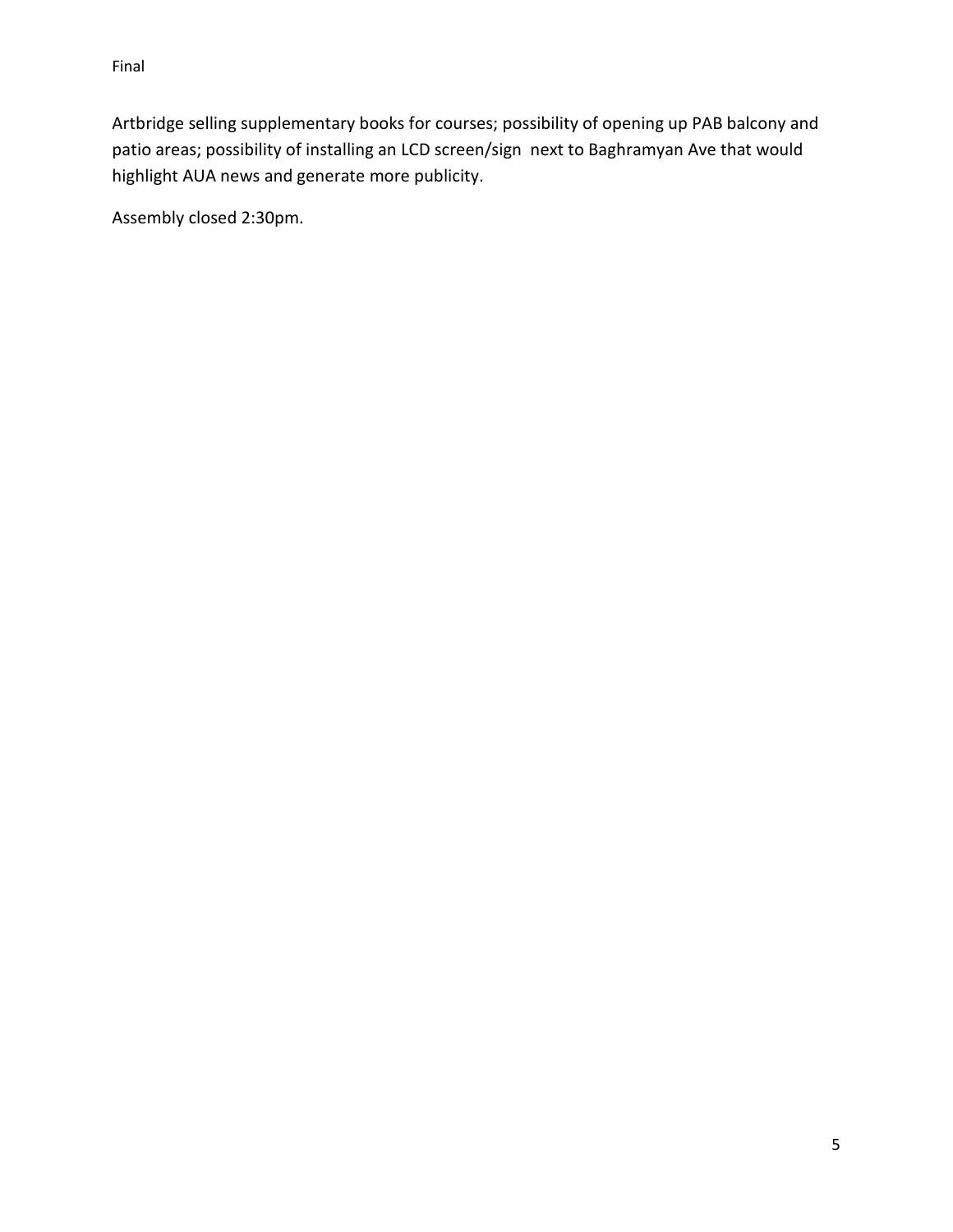### **Appendix B**

# **CATALOG**

### **GRADES**

Student work at AUA is graded according to the grading system set forth in the Student Handbook, under GRADING SYSTEM.

# **STUDENT HANDBOOK**

### GRADING SYSTEM

Student work at AUA is evaluated on the basis of letter grades as follows: A (excellent), B (satisfactory), C (minimum passing level), D (unsatisfactory), F (fail), I (incomplete), P (pass), NP (not pass). The grades of A, B, and C may be modified by "plus" (+) or "minus" (-) suffixes reflecting the strength of the grade. A grade of D has no such modification.

Except for internships, academic writing or as otherwise specified by their program, graduate students may not take courses required for their degree P/NP.

Grade Point Average

Only courses in which the student received an A, B, C, D, and F are counted toward the cumulative grade point average (GPA). Grades are converted into their numerical equivalent as follows:

| $A+ = 4.0$  | $A = 4.0$ | $A = 3.7$ |
|-------------|-----------|-----------|
| $B+=3.3$    | $B = 3.0$ | $B = 2.7$ |
| $C + = 2.3$ | $C = 2.0$ | $C = 1.7$ |
| $D = 1.0$   | $F = 0.0$ |           |

The GPA is calculated by (1) obtaining the weighted grade points for each course by multiplying the credits for each course by the numerical equivalent of the grade received for the course, (2) adding the weighted grade points for those courses, and (3) dividing the sum by the total number of credits associated with those courses. GPAs are calculated for the courses taken each term as well as on a cumulative basis.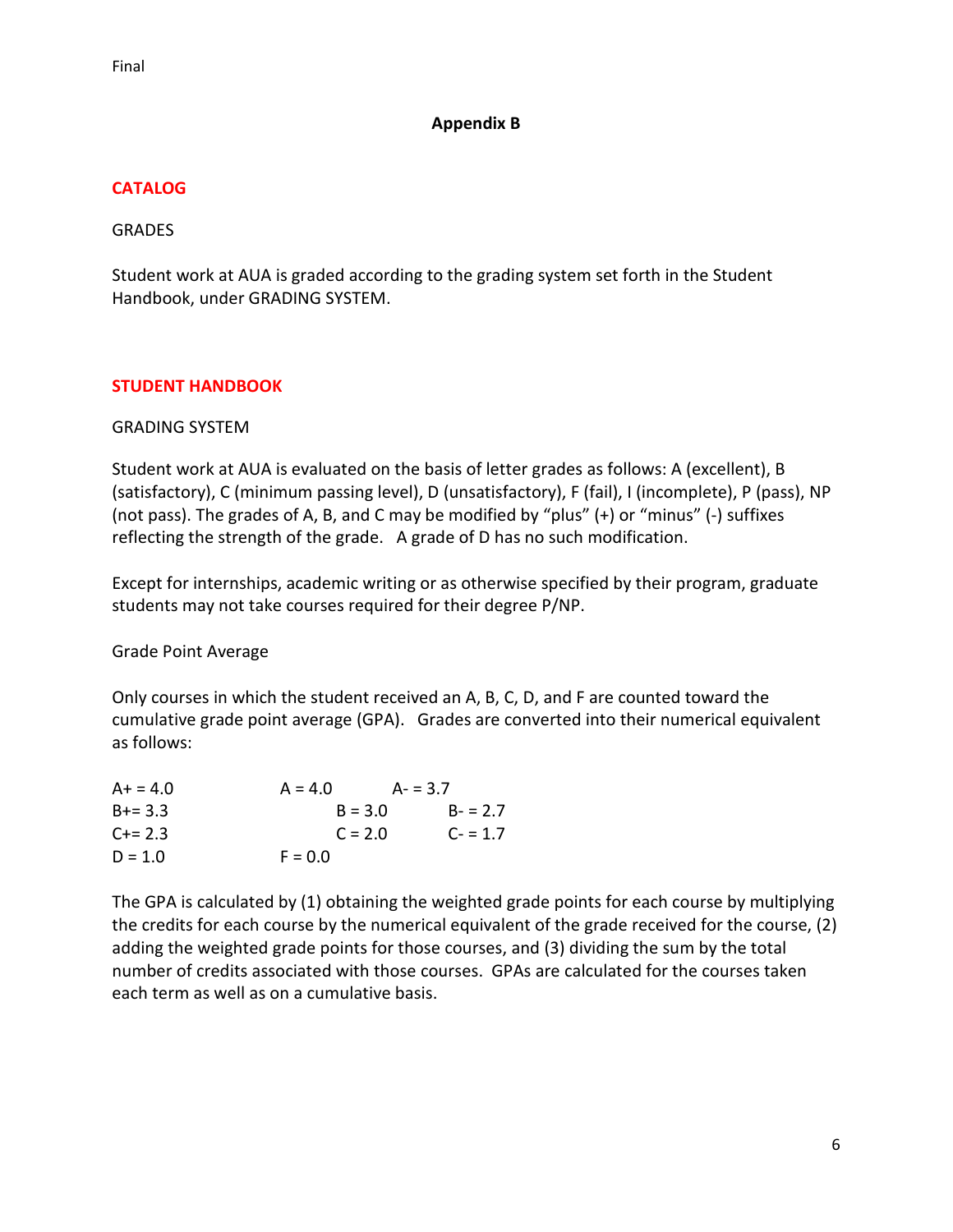# **CATALOG**

#### **GRADUATION**

Degrees or certificates are awarded once a year. Commencement ceremonies take place at the end of the academic year, as set forth in the university's academic calendar.

Graduation requirements are set forth in the Student Handbook, under GRADUATION.

### **STUDENT HANDBOOK**

#### **GRADUATION**

College and program faculty set requirements for degrees or certificates subject to universitywide requirements. In order to graduate, students must complete all published course requirements and be in good standing.

Graduate students shall not be permitted to graduate if they have a "D," "F," "NP" or "I" in any course taken while enrolled as graduate degree or certificate candidate.

#### **CATALOG**

REPETITION OF COURSES

Students who have received a grade other than A, B, or P in any course, should check the Student Handbook on optional or required repetition or completion of courses.

#### **STUDENT HANDBOOK**

#### REPETITION OF COURSES

Graduate students must repeat courses in which they received a grade of D, F or NP and must successfully complete all courses in which they received a grade of "I" within one year of receiving the "I".

Students have the option of repeating a course, when and if offered, in which they received a grade of C+, C, or C- with the approval of the program dean.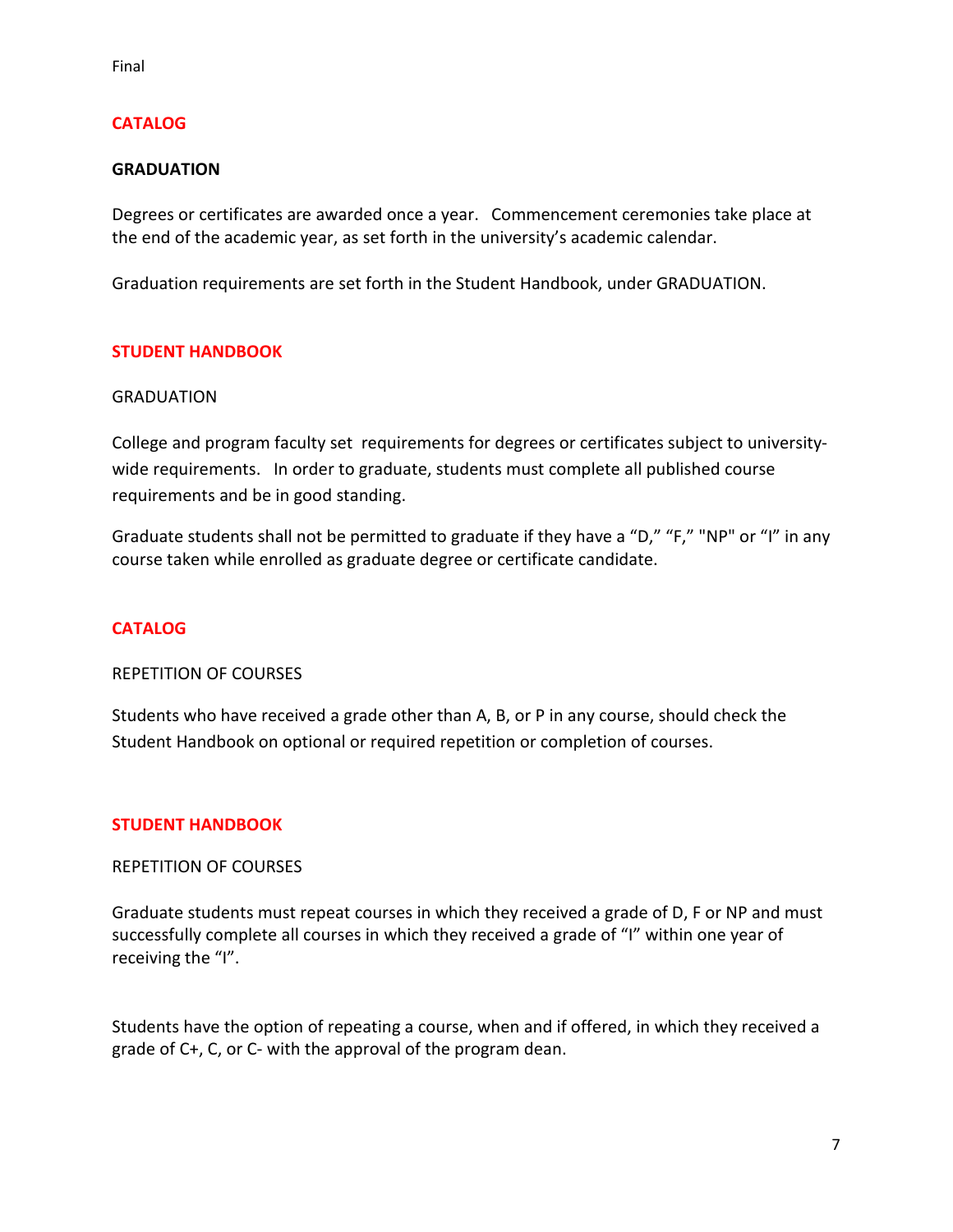If a graduate student fails to successfully repeat or complete a course within one year of receiving the grade of "I," the "I" will automatically be converted into an F.

When a student repeats a course, credit will be given only once, and only the most recently earned grade will be used to calculate the student's cumulative grade point average. Students shall pay the tuition in force at the time that they repeat the course.

Graduate students must repeat courses within 3 years of first enrollment, unless the period is extended due to authorized leaves of absence or extenuating circumstances approved by the Provost.